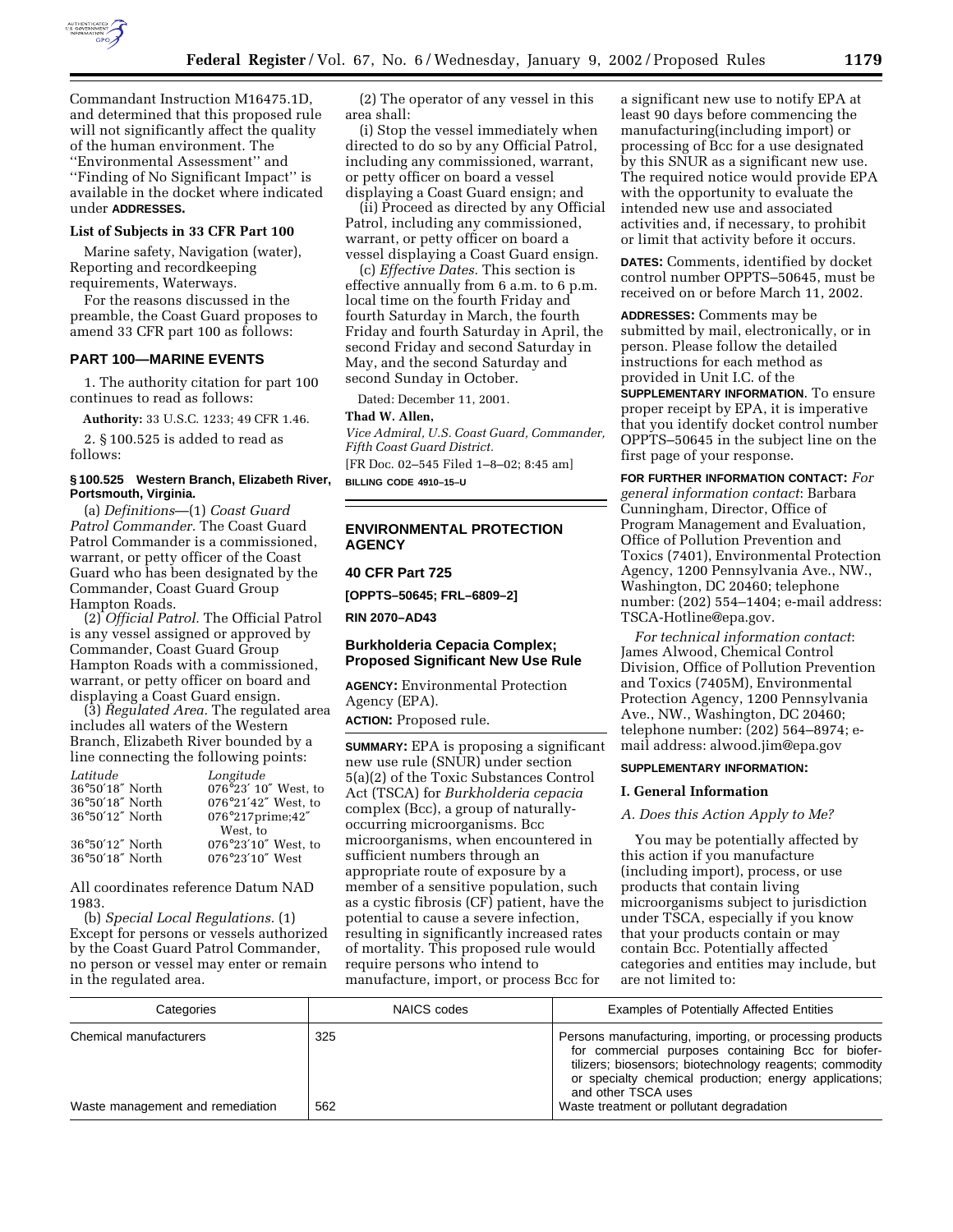This listing is not intended to be exhaustive, but rather provides a guide for readers regarding entities likely to be affected by this action. Other types of entities not listed in the table in this unit could also be affected. To determine whether you or your business is affected by this action, you should carefully examine the list of substances excluded by TSCA section (3)(2)(B), and the applicability provisions at 40 CFR 725.105(c) for SNUR related obligations. If you have any questions regarding the applicability of this action to a particular entity, consult the technical person listed under **FOR FURTHER INFORMATION CONTACT**.

# *B. How Can I Get Additional Information, Including Copies of this Document or Other Related Documents?*

1. *Electronically*. You may obtain electronic copies of this document, and certain other related documents that might be available electronically, from the EPA Internet Home Page at http:// www.epa.gov/. To access this document, on the Home Page select ''Laws and Regulations,'' ''Regulations and Proposed Rules,'' and then look up the entry for this document under the ''**Federal Register**—Environmental Documents.'' You can also go directly to the **Federal Register** listings at http:// www.epa.gov/fedrgstr/. A frequently updated electronic version of 40 CFR part 725 is available at http:// www.access.gpo.gov/nara/cfr/ cfrhtml\_00/Title\_40/40cfr725\_00.html, a beta site currently under development.

2. *In person*. The Agency has established an official record for this action under docket control number OPPTS–50645. The official record consists of the documents specifically referenced in this action, any public comments received during an applicable comment period, and other information related to this action, including any information claimed as confidential business information (CBI). This official record includes the documents that are physically located in the docket, as well as the documents that are referenced in those documents. The public version of the official record does not include any information claimed as CBI. The public version of the official record, which includes printed, paper versions of any electronic comments submitted during an applicable comment period, is available for inspection in the TSCA Nonconfidential Information Center, North East Mall Rm. B–607, Waterside Mall, 401 M St., SW., Washington, DC. The Center is open from noon to 4 p.m., Monday through Friday, excluding legal holidays. The telephone number for the Center is (202) 260–7099.

# *C. How and to Whom Do I Submit Comments?*

You may submit comments through the mail, in person, or electronically. To ensure proper receipt by EPA, it is imperative that you identify docket control number OPPTS–50645 in the subject line on the first page of your response.

1. *By mail*. Submit your comments to: Document Control Office (7407), Office of Pollution Prevention and Toxics (OPPT), Environmental Protection Agency, 1200 Pennsylvania Ave., NW., Washington, DC 20460.

2. *In person or by courier*. Deliver your comments to: OPPT Document Control Office (DCO) in EPA East Building Rm. 6428, 1201 Constitution Ave., NW., Washington, DC. The DCO is open from 8 a.m. to 4 p.m., Monday through Friday, excluding legal holidays. The telephone number for the DCO is (202) 564–8930.

3. *Electronically*. You may submit your comments electronically by e-mail to: oppt.ncic@epa.gov, or mail your computer disk to the address identified above. Do not submit any information electronically that you consider to be CBI. Electronic comments must be submitted as an ASCII file avoiding the use of special characters and any form of encryption. Comments and data will also be accepted on standard disks in WordPerfect 6.1/8.0 or ASCII file format. All comments in electronic form must be identified by docket control number OPPTS–50645. Electronic comments may also be filed online at many Federal Depository Libraries.

## *D. How Should I Handle CBI Information That I Want to Submit to the Agency?*

Do not submit any information electronically that you consider to be CBI. You may claim information that you submit to EPA in response to this document as CBI by marking any part or all of that information as CBI. Information so marked will not be disclosed except in accordance with procedures set forth in 40 CFR part 2. In addition to one complete version of the comment that includes any information claimed as CBI, a copy of the comment that does not contain the information claimed as CBI must be submitted for inclusion in the public version of the official record. Information not marked confidential will be included in the public version of the official record without prior notice. If you have any questions about CBI or the procedures for claiming CBI, please consult the technical person

# identified under **FOR FURTHER INFORMATION CONTACT**.

### *E. What Should I Consider as I Prepare My Comments for EPA?*

We invite you to provide your views on the various options we propose, new approaches we have not considered, the potential impacts of the various options (including possible unintended consequences), and any data or information that you would like the Agency to consider during the development of the final action. You may find the following suggestions helpful for preparing your comments:

1. Explain your views as clearly as possible.

2. Describe any assumptions that you used.

3. Provide copies of any technical information and/or data you used that support your views.

4. If you estimate potential burden or costs, explain how you arrived at the estimate that you provide.

5. Provide specific examples to illustrate your concerns.

6. Offer alternative ways to improve the proposed rule or collection activity.

7. Make sure to submit your comments by the deadline in this document.

8. To ensure proper receipt by EPA, be sure to identify the docket control number assigned to this action in the subject line on the first page of your response. You may also provide the name, date, and **Federal Register** citation.

# **II. Background**

# *A. What Action is the Agency Taking?*

This proposed rule would require persons to notify EPA at least 90 days before commencing the manufacture, import, or processing of Bcc, a group of naturally occurring microorganisms, for any use other than research and development in the degradation of chemicals via injection into subsurface groundwater.

# *B. What is the Agency's Authority for Taking this Action?*

TSCA section 5(a)(2) authorizes EPA to determine that a use of a chemical substance is a ''significant new use.'' See also, 40 CFR part 725, Subparts L– M. EPA must make this determination by rule after considering all relevant factors, including those listed in section 5(a)(2) of TSCA. Section 5(a)(2) of TSCA lists the following as potentially relevant factors for EPA to consider: (A) the projected volume of manufacturing and processing of a chemical substance, (B) the extent to which a use changes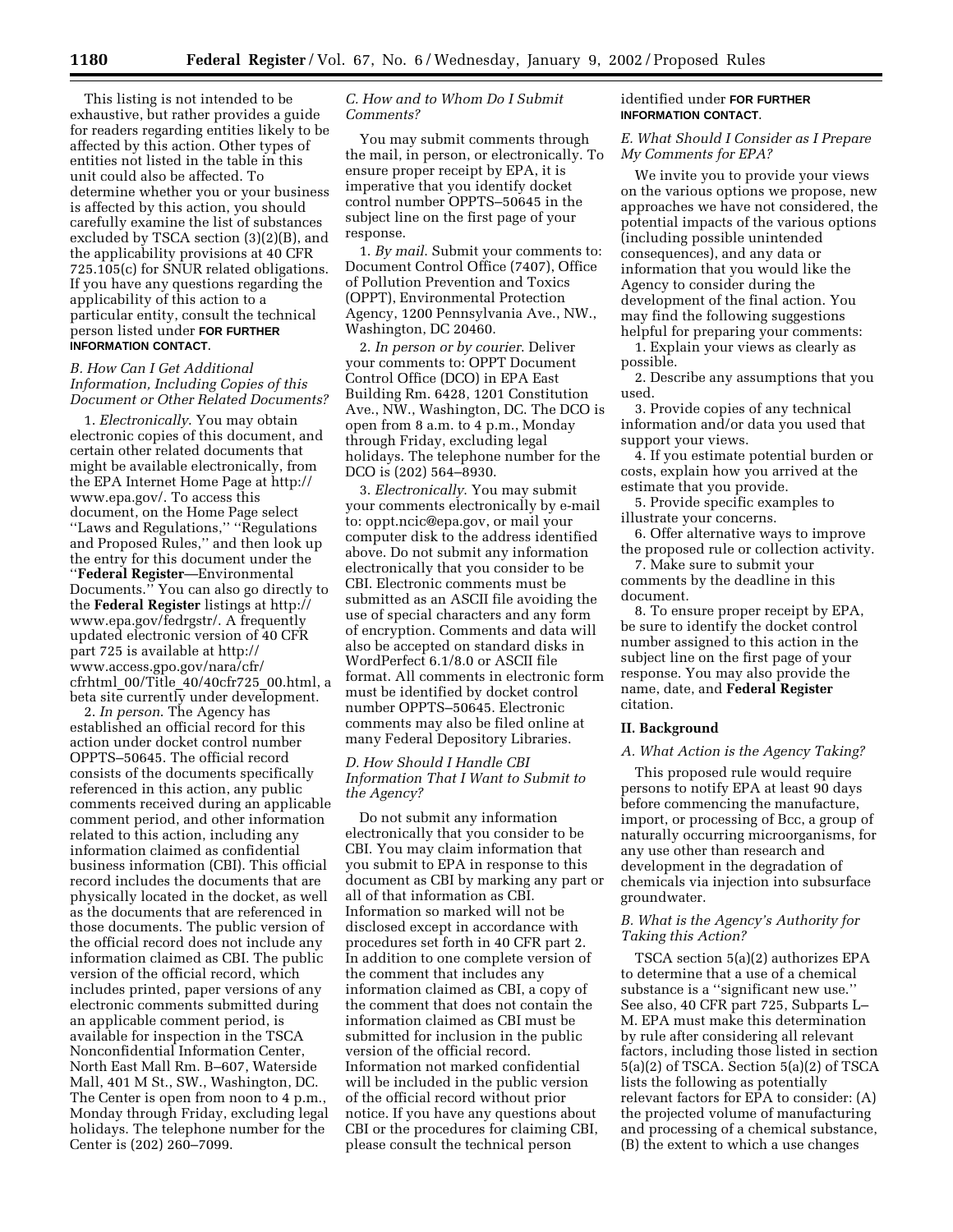the type or form of exposure to human beings or the environment to a chemical substance, (C) the extent to which a use increases the magnitude and duration of exposure of human beings or the environment to a chemical substance, and (D) the reasonably anticipated manner and methods of manufacturing, processing, distribution in commerce, and disposal of a chemical substance.

Once EPA promulgates a rule designating ''significant new uses'' for a given chemical substance, section 5(a)(1)(B) of TSCA requires persons to submit a notice to EPA at least 90 days before they manufacture, import, or process the substance for that use. The mechanism for reporting under this requirement is established under 40 CFR 725.105(c).

EPA has interpreted the TSCA section 3(2) definition of ''chemical substance'' as authorizing EPA to regulate microorganisms under TSCA. See the **Federal Register** of April 11, 1997 (62 FR 17910 and 17913) (FRL–5577–2). Microorganisms that are not intergeneric are implicitly included on the TSCA Inventory, which would include naturally-occurring microorganisms such as Bcc (40 CFR 725.8(b)). Thus, such microorganisms are only subject to TSCA section 5 notification requirements upon promulgation of a SNUR, pursuant to TSCA section 5(a)(2).

### *C. Which General Provisions Apply?*

General provisions for SNURs appear under subpart L of 40 CFR part 725. These provisions describe persons subject to the proposed rule, recordkeeping requirements, exemptions to reporting requirements, and applicability of the proposed rule to uses occurring before the effective date of the final rule. Provisions relating to user fees appear at 40 CFR part 700. Persons subject to this SNUR must comply with the same notice requirements and EPA regulatory procedures as submitters of Microbial Commercial Activity Notices (MCANs) under section 5(a)(1)(A) of TSCA. In particular, these requirements include the information submission requirements of TSCA section 5(b) and 5(d)(1), the conditions necessary to qualify for the exemptions under TSCA section  $5(h)(1)$ ,  $(h)(2)$ ,  $(h)(3)$ , and  $(h)(5)$ , as codified in the regulations at 40 CFR part 725. In contrast to the provisions of 40 CFR part 721, under 40 CFR part 725, EPA has adopted a narrow interpretation of the TSCA section 5(h)(3) exemption for small quantities used in research. Under 40 CFR 725.3, EPA has defined small quantities solely for research and development as

''quantities of a microorganism manufactured, imported, or processed or proposed to be manufactured, imported, or processed solely for research and development that meet the requirements of § 725.234.'' Any other research and development activity of a microorganism subject to a SNUR must comply with the section  $5(a)(1)(A)$ notification requirements unless that activity has been excluded from coverage under the SNUR. See, 40 CFR 725.3, Subparts E and F of 40 CFR part 725, and the **Federal Register** of April 11, 1997 (62 FR 17921–17926).

Once EPA receives an MCAN, EPA may take regulatory action under TSCA section 5(e), 5(f), 6, or 7 to control the activities on which it has received the MCAN notice. If EPA does not take action, EPA is required under TSCA section 5(g) to explain in the **Federal Register** its reasons for not taking action.

Persons who intend to export a substance identified in a proposed or final SNUR are subject to the export notification provisions of TSCA section 12(b). The regulations that interpret TSCA section 12(b) appear at 40 CFR part 707. Persons who intend to import a chemical substance identified in a final SNUR are subject to the TSCA section 13 import certification requirements, which are codified at 19 CFR 12.118 through 12.127 and 127.28. Such persons must certify that they are in compliance with SNUR requirements. The EPA policy addressing the import certification appears at 40 CFR part 707.

# **III. Summary of the Proposed Rule**

On July 31, 2001, The Cystic Fibrosis Foundation submitted a petition under section 21 of TSCA which requested EPA to ''establish regulations prohibiting the manufacture, processing, distribution in commerce, use, and improper disposal of bacterial species within the *Burkholderia cepacia* complex.'' The Bcc was defined by the petitioner as nine species including *B. cepacia*, *B. multivorans*, *B. stabilis*, *B. vietnamiensis*, *B. ambifaria*, *B. pyrrocinia*, and three as yet unnamed species referred to as *B. cepacia* genomovars III, VI, and VIII. The petitioner stated that ''exposure of individuals with CF to Bcc frequently results in life-threatening infections'' and ''these actions are necessary to address the significant threat that these microorganisms pose to individuals with CF and other diseases that compromise the immune system.'' On November 6, 2001 (66 FR 56105) (FRL– 6808–7) EPA published in the **Federal Register** a notice denying that petition.

EPA also stated in the notice that it intended to issue a SNUR for Bcc.

It is well established that when encountered in sufficient numbers through an appropriate route of exposure by a member of a sensitive population, such as a CF patient, Bcc has the potential to cause a severe infection, resulting in significantly increased rates of mortality. There is also the possibility of increased exposure from several potential commercial uses especially for bioremediation where EPA has identified environmental research and development of Bcc that has already occurred. EPA believes that there is currently no general commercial use of Bcc. Therefore, EPA is proposing to designate any use of Bcc other than research and development in the degradation of chemicals via injection into subsurface groundwater as a significant new use.

This proposed rule, when finalized, would require persons, who intend to manufacture, import, or process Bcc for a significant new use to notify EPA, through submission of an MCAN or TSCA Experimental Release Application (TERA), at least 90 days before commencing the manufacture or importation of any of these microorganisms for any use other than research and development in the degradation of chemicals via injection into subsurface groundwater. The required notice would provide EPA with the opportunity to evaluate the intended use, and, if necessary, to prohibit or limit that use before it occurs.

#### **IV. Hazard and Exposure of Bcc**

### *A. Defining Bcc*

*B. cepacia* complex is comprised of former *Pseudomonas* species (*P. cepacia* and *P. pyrrocinia*), existing *Burkholderia* species newly allied with Bcc (*B. vietnamiensis*), newly named *Burkholderia* species split off from *Burkholderia cepacia* (*B. multivorans*, *B. stabilis*, and *B. ambifaria*), and the three as yet unnamed genomovars (genomovars III, VI, and VIII). Of these nine components, only seven appear generally accepted as members of the Bcc in the current literature. Most current literature and reports refer to seven genomovars/species in the Bcc. One of these components, *B. pyrrocinia* had not been universally associated with Bcc until recently, but new information appears to move *B. pyrrocinia* from a unique species to part of a new genomovar of the Bcc. Additionally, recent information indicates that a publication is in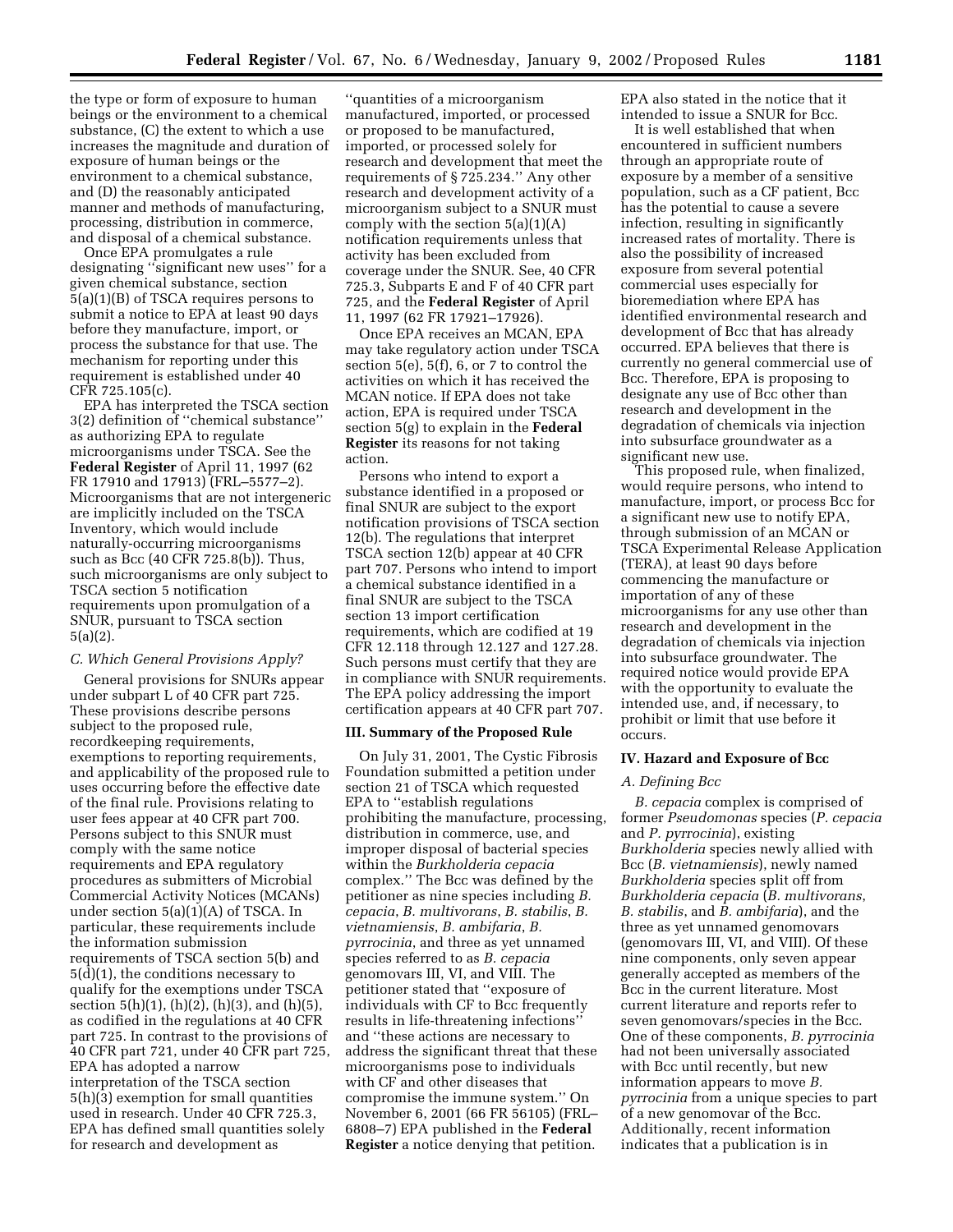preparation which will establish a new genomovar (VIII). Acceptance of these two additional genomovars may be a function of the time needed for common usage by the research community (Ref. 1).

For purposes of this proposed rule EPA is defining Bcc as including all nine species. EPA is also proposing to use the provisional name, *Burkholderia cepacia* genomovars III, VI, and VIII, for the three unnamed genomovars, in the codified text and to replace these names with species designations via an administrative amendment when the species names are accepted by the scientific community. If in the future the composition of the Bcc is modified to include new species equivalents, or existing Bcc members are removed from that group, EPA will consider whether an additional rulemaking is warranted to revise the definition of Bcc in this proposed rule.

## *B. Bcc Hazard Assessment*

Although *B. cepacia* is not a frank pathogen for humans, it is an important opportunistic pathogen for patients with CF and other diseases resulting in immune defects (Refs. 2 and 3). CF is an autosomal recessive disorder resulting in the dysfunction of the cystic fibrosis transmembrane regulator (CFTR), that actively transports chloride ions across the plasma membrane of mammalian cells (Ref. 3). This defect results in high salt concentrations in epithelial secretions and a production of a thick mucus within the airways of the CF lung. The airway mucus impairs normal mucocilliary clearance mechanisms, thus promoting infection with a variety of microbial pathogens.

CF patients suffer from a variety of health problems including infection, intestinal obstruction, pancreatic insufficiency, reproductive problems, and malnutrition (Ref. 4). These result in symptoms such as gastrointestinal pain, diarrhea, fatigue, weight loss, and wheezing. These problems are the result of mutations in the CFTR gene (Ref. 5). There have been more than 600 different mutations of this gene documented (Ref. 6). Different mutations have resulted in different phenotypes of the disease. Thus, CF is not an ''all or none'' disease, and the spectrum of CF disease can vary from very mild to very severe (Ref. 7).

Bacterial colonization and associated inflammation are the major causes of morbidity and mortality in patients with CF (Ref. 3). Surprisingly, the spectrum of bacteria that are routinely isolated from CF sputum is narrow (Ref. 3). Characteristically, infant CF patients are infected with *Staphylococcus aureus* and *Haemophilus influenzae*. In

adolescent and adult CF patients, the prevalence of pulmonary infection with *Pseudomonas aeruginosa* (80–90% in most CF adults) exceeds that of all other pathogens. Other organisms isolated from CF patients include *Stenotrophomonas maltophilia*, *Alcaligenes xylosoxidans*, *Aspergillus* species, *Ralstonia pickettii*, and *Bordetella*.

Although *Pseudomonas aeruginosa* is the dominant pathogen for the CF patient, *B. cepacia* has been isolated with increasing frequency over the last 15 years (Ref. 3). According to the Cystic Fibrosis Foundation, 3.5% of all people with CF receiving care at CF Foundation-accredited Care Centers in 1988 were infected with *B. cepacia*. An adult CF infection rate of 6% has been reported (Ref. 6). The clinical outcome for CF patients can vary considerably. Some patients have only transient infection or are chronically infected without impact. Infection in other patients results in a more rapid deterioration of lung function. In about 20% of CF patients infected with *B. cepacia*, colonization results in the socalled ''cepacia syndrome,'' which is characterized by fever, pneumonia, and ultimately a fatal clinical decline.

*B. cepacia* causes pulmonary infections in CF patients. Respiratory tract infections, in general, are mainly caused by invasion of the mucus membranes lining the respiratory tract (Ref. 8). Thus, inhalation exposure would be the most relevant route of exposure for *B. cepacia* risk assessment. The level of exposure needed to cause infection is not known (Ref. 9).

*B. cepacia* is a pathogen in other immunocompromised patients as well. For example, patients with chronic granulomatous disease (CGD) are at a high risk of invasive *B. cepacia* infection (Ref. 10). This can result in fatal pneumonia in these patients. CGD is an inherited disorder of the immune system that leaves patients vulnerable to bacterial and fungal infections.

The virulence factors that allow *B. cepacia* to cause disease are only beginning to be defined (Ref. 11). Several virulence factors have been proposed for *B. cepacia* infecting CF patients. These include *B. cepacia* lipopolysaccharide catalase, a hemolysin, lipases, proteases, siderophores, and a so-called giant cable pilus. However, it is difficult to determine if the virulence traits identified actually contribute to pathogenicity in CF patients. This is partly due to animal models that do not reproduce the human CF phenotype with high fidelity.

Ascertaining the virulence factors important for *B. cepacia* infection would help in determining the relative pathogenicity of each distinct *B. cepacia* genomovar. Formerly a member of the genus *Pseudomonas*, *B. cepacia* is now known to be a complex of bacteria (*B. cepacia* complex) consisting of nine distinct species or genomovars (Ref. 3). Currently, it is not known if all genomovars of the *B. cepacia* complex are human pathogens. Based on analyses of isolates associated with human disease, genomovar III appears to be the most pathogenic for CF patients (Ref. 11). Some of the other genomovars are only rarely encountered in a clinical setting, and their ability to cause disease in CF patients is unknown. Thus far, however, no *B. cepacia* strains can currently be determined to be free from the potential to cause disease in CF patients (Ref. 12).

Ascertaining the virulence factors important for *B. cepacia* infection would also help in determining the source of all the infections that cause disease in CF patients. For example, epidemic transmission of *B. cepacia* is most commonly seen with genomovar III (Ref. 11). However, CF patients can also be infected by non-epidemic strains of *B. cepacia* (Refs. 2, 4, and 11). The source of all the infections that cause disease in CF patients is unknown. Potential infection sources could include: a) humans, b) hospital/ treatment centers (nosocomial), c) food, or d) the environment (soil, water, plants). Thus far, only patient to patient transmission has been demonstrated to be an infection source (Ref. 13). Importantly, environmental isolates of *B. cepacia* cannot thus far be distinguished from human pathogenic strains (Ref. 11).

The therapy for *B. cepacia* remains a challenge (Ref. 11). *B. cepacia* is highly resistant to antibiotic drugs, and there is poor penetration of antibiotics into respiratory secretions. There have been reports of bacterial isolates for which no single anti-bacterial agent is effective *in vitro*. According to one author (Ref. 14), the most effective reagents appear to be carbapenems, extended-spectrum βlactam drugs, and trimethoprimsulfamethoxazole.

## *C. Potential Uses of Bcc*

Studies suggest that Bcc microorganisms may be useful in a variety of TSCA applications, including bioremediation (degradation of toxic chemicals, as well as degradation of grease in drains), turf management, and specialty chemicals production. In order to gauge the scope of commercial use of Bcc, EPA conducted a survey of over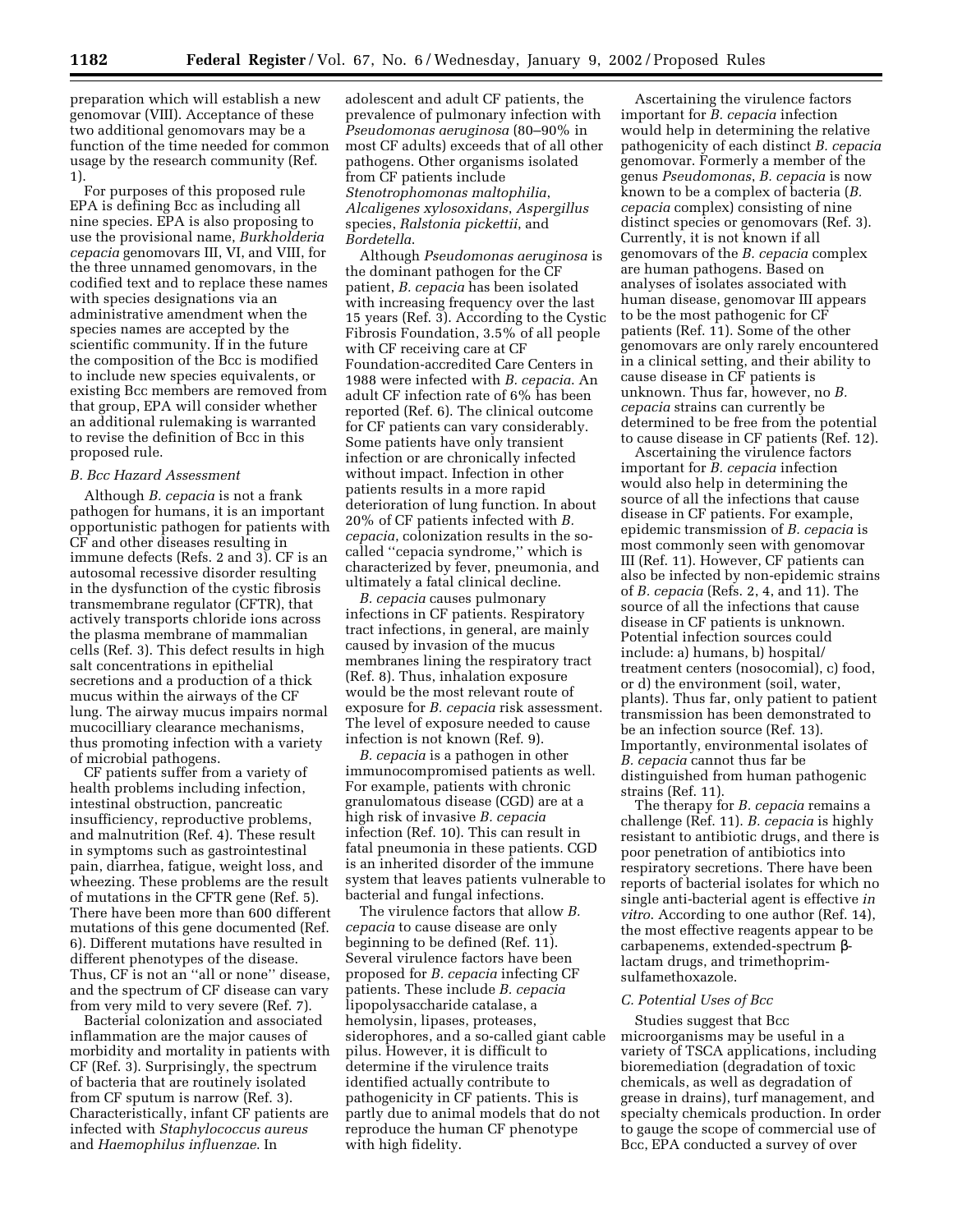100 firms, associations, and researchers. In sum, EPA was able to discover no evidence that Bcc is contained in a commercial product currently available for use in the U.S. The only potential TSCA uses of Bcc for which information is available are field studies of Bcc in the biodegradation of chlorinated solvents in groundwater. Specifically, one company has injected a strain of Bcc into aquifers in New Jersey to demonstrate its ability to degrade trichloroethylene, and a consulting firm carried out a pilot study in Wichita, Kansas to verify the effectiveness and overall feasibility of injecting *Burkholderia cepacia* PR1301 into groundwater to degrade chlorinated aliphatic hydrocarbons. The conclusion to the pilot study report suggests that the use of *Burkholderia cepacia* PR1301 was quite successful and should reduce clean-up time and costs at many other sites. However, none of these strains is currently available for general commercial use.

No companies indicated that Bcc was currently used for the degradation of grease (typically in drain cleaners) or for turf management (typically in thatch reduction), although researchers and firms cautioned that even the companies that produce such products may be unaware of the presence of Bcc.

One respondent indicated that lipases harvested from Bcc are used in the production of specialty chemicals. One company web site lists seven lipases derived from Bcc species available for sale under their brand names. However, when this company was contacted, it indicated that it imports the lipases from an overseas firm and does not work with Bcc microorganisms. No more information was available.

Many respondents indicated a knowledge of Bcc and its possible applications, but very few had any knowledge that it was actually being used. Some contacts indicated that Bcc's potential for opportunistic pathogenicity had led them to disregard it for use in their products. Thus, the information available to EPA indicates that the only existing TSCA use of Bcc in the U.S. are the demonstration studies of its effectiveness in degrading chlorinated solvents in groundwater. EPA considers these studies to fall under the description of research and development (Ref. 15).

#### *D. Exposures*

Bcc is a naturally occurring microorganism which is found in a wide range of habitats but especially in high populations in the soil. While Bcc is not known to be in general commercial use at this time, the potential uses identified

could give rise to exposures in different ways. To produce microorganisms on a commercial scale, they first are cultured in large commercial fermentation facilities to obtain adequate amounts for a potential use. If used for specialty chemical manufacture the microorganisms are cultured first then killed after harvesting the chemical substance to be manufactured. EPA has identified potential dermal and inhalation exposures as well as environmental release from manufacture of microorganisms. These exposures could occur for any potential use of microorganisms. Sources of potential environmental release include exhaust gas from the fermentor and wastes from cleanup of equipment. Potential exposures result from laboratory propogation of cells, sampling, equipment cleaning/maintenance, and from cell recovery. Estimates of potential inhalation exposure were derived from area monitoring data in fermentation facilities. Estimates of potential dermal exposure were derived from laboratory experiments involving liquids which measured the retention on the hands for various types of exposures.

In addition to exposure from fermentation, there is also potential for dermal and inhalation exposures as well as environmental release from uses in bioremediation, turf builders, and drain cleaners. The primary source of potential release and dermal exposure is from the intended injection or application of the material. Application of turf builders would be spray applications resulting in increased inhalation exposures. Other release sources include air releases from offgassing of aerated shipping containers and residue left in the shipping containers. Exposure to bioaerosols may occur from the aerated shipping containers. Although there is no evidence that Bcc specifically is used in the turf building or drain cleaning applications, there are commercially available products that contain microbials. (Ref. 16)

## **V. Objectives and Rationale of the Proposed Rule**

In determining what would constitute a significant new use for the microorganisms that are the subject of this proposed SNUR, EPA considered relevant information on the toxicity of the microorganisms, likely exposures associated with potential uses, information provided by industry sources, and the relevant factors listed in TSCA section 5(a)(2) and Unit II.B. of this document. Based on these considerations, EPA has determined

that all uses other than research and development in the degradation of chemicals via injection into subsurface groundwater, are significant new uses.

EPA's considerations under each of the relevant factors are discussed below:

1. *Projected volume of manufacturing and processing of a chemical substance*. Microorganisms may reproduce and increase beyond the number initially introduced and may spread beyond the site of manufacture or use. Thus, what begins as a small localized population of microorganisms may become a large widespread population which could contribute to increased exposure potential for Bcc beyond that which occurs naturally. These facts complicate the Agency's ability to project the potential volume and processing of Bcc.

2. *Extent to which a use changes the type, form, magnitude, and duration of exposure to human beings or the environment to a chemical substance*. EPA has not currently identified any general commercial use of Bcc. EPA has identified field studies of Bcc in the biodegradation of chlorinated solvents in groundwater. All other research and development activities, other than such field studies involving injection into groundwater, that do not meet the definition of small quantities for research and development would require reporting under 40 CFR 725.105(c) if included in a final SNUR. EPA is specifically soliciting comments on whether all other research and development activities should be captured under the SNUR or whether the SNUR should be limited to general commercial use of Bcc.

EPA expects only limited exposures from the identified field studies of Bcc as only technically qualified individuals are growing and injecting Bcc directly into groundwater. The potential uses identified in Unit IV.C. of this document, which include bioremediation (degradation of toxic chemicals, as well as degradation of grease in drains), turf management, and specialty chemicals production, could significantly increase dermal and inhalation exposures of Bcc to humans. In some cases these exposures could be higher than typically found in nature and more likely to be encountered by a member of a sensitive population. These exposures would significantly increase the type, form, magnitude, and duration of exposures to human beings from known uses of Bcc.

EPA wants to achieve the following objectives with regard to the significant new uses that are designated in this proposed rule. EPA wants to ensure that: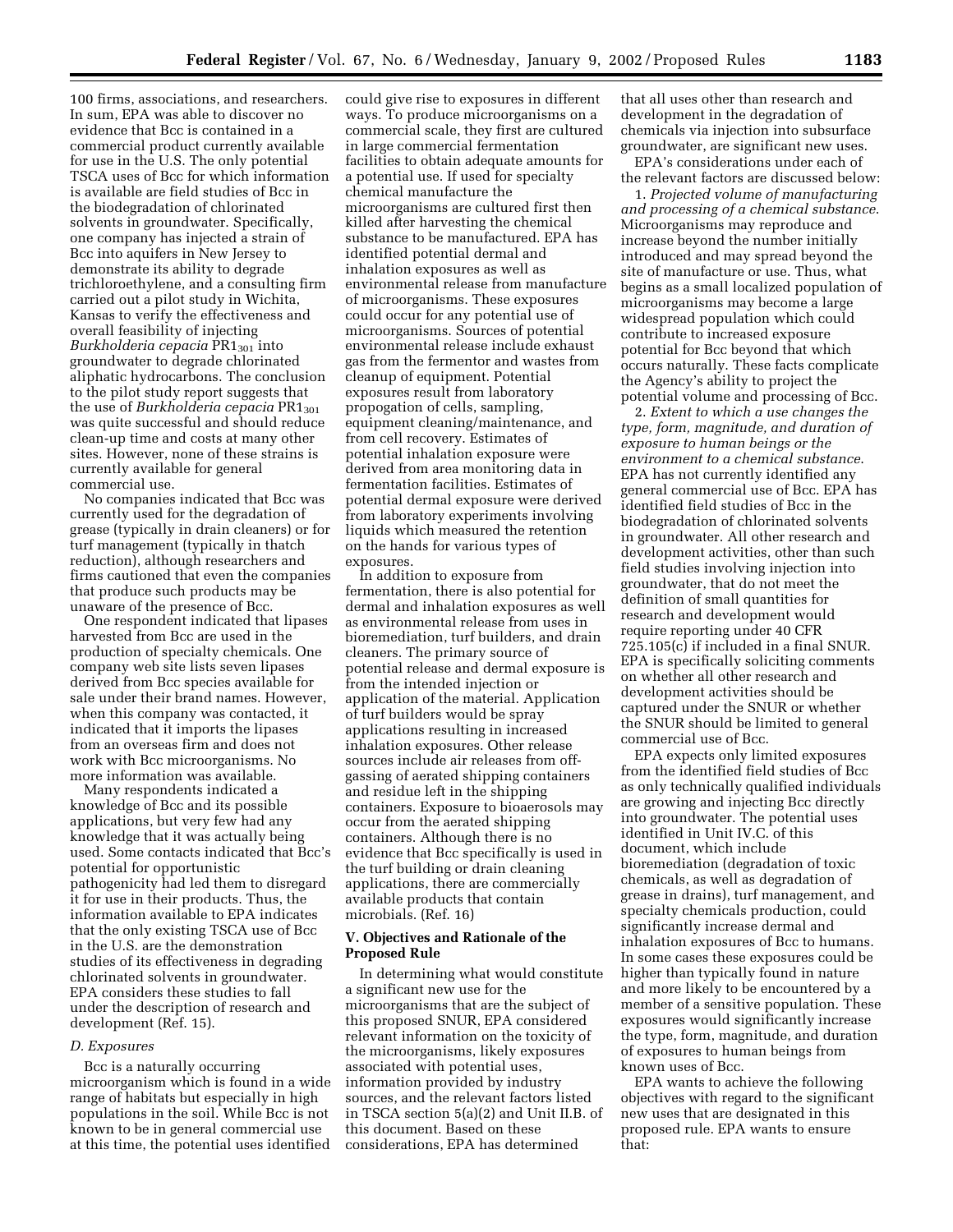1. EPA will receive notice of any company's intent to manufacture, import, or process Bcc for a significant new use before that activity begins.

2. EPA will have an opportunity to review and evaluate data submitted in an MCAN before the notice submitter begins manufacturing, importing, or processing Bcc for a significant new use.

3. EPA would be able to regulate prospective manufacturers, importers, or processors of Bcc before a significant new use occurs, provided such regulation is warranted pursuant to TSCA section 5(e) or section (f).

### **VI. Alternatives**

Before proposing this SNUR, EPA considered the following alternative regulatory actions for Bcc. In addition, EPA determined that Bcc is currently not subject to Federal notification requirements.

1. *Promulgate a TSCA section 8(a) reporting rule for Bcc*. Under a TSCA section 8(a) rule, EPA could require any person to report information to the Agency when they intend to manufacture or import Bcc. However, the use of TSCA section 8(a) rather than the SNUR authority, would not provide the opportunity for EPA to review human and environmental hazards and exposures associated with the new uses of these substances and, if necessary, to take immediate regulatory action under TSCA section 5(e) or section 5(f) to prohibit or limit the activity before it begins. In addition, EPA may not receive important information from small businesses, because those firms generally are exempt from TSCA section 8(a) reporting requirements. In view of EPA's concerns about Bcc and its interest in having the opportunity to review these substances and regulate them as appropriate, pending the development of exposure and/or hazard information should a significant new use be initiated, the Agency believes that a TSCA section 8(a) rule for Bcc would not meet all of EPA's regulatory objectives.

2. *Regulate Bcc under TSCA section 6*. EPA must regulate under TSCA section 6 if there is a reasonable basis to conclude that the manufacture, import, processing, distribution in commerce, use, or disposal of a chemical substance or mixture ''presents or will present'' an unreasonable risk of injury to human health or the environment. Based on EPA's findings that there is currently no general commercial use of Bcc, EPA concluded that risk management action under TSCA section 6 is not necessary at this time. This proposed SNUR would allow the Agency to address the potential risks associated with any

intended significant new use of Bcc. If EPA is notified of any additional existing commercial uses, EPA may reconsider the decision and pursue additional regulatory action as appropriate.

#### **VII. Test Data and Other Information**

EPA recognizes that section 5 of TSCA does not require the development of any particular test data before submission of a MCAN or TERA. Persons are required only to submit test data in their possession or control and to describe any other data known to or reasonably ascertainable by them (15 U.S.C. 2604(d); 40 CFR 725.160).

However, in view of the potential health risks posed by the significant new uses of Bcc, EPA requests that potential MCAN or TERA submitters include data that would permit a reasoned evaluation of risks posed by Bcc when used for an intended significant new use. EPA also requests that potential MCAN or TERA submitters include data that demonstrate that the bacteria which would be the subject of the MCAN or TERA are in fact in the Bcc. EPA encourages persons to consult with the Agency before submitting an MCAN or TERA for Bcc. As part of this optional pre-notice consultation, EPA will discuss specific data it believes are necessary to evaluate a significant new use of Bcc. EPA urges MCAN or TERA submitters to provide detailed information on human and environmental exposures that would result or could reasonably be anticipated to result from the significant new uses of Bcc. In addition, EPA encourages persons to submit information on risks posed by Bcc compared to risks posed by possible substitutes. An MCAN or TERA submitted without sufficient data to reasonably evaluate risks posed by a significant new use of Bcc may increase the likelihood that EPA will take action under TSCA section 5(e).

## **VIII. Applicability of Proposed Rule to Uses Occurring Before Effective Date of the Final Rule**

EPA believes that the intent of section 5(a)(1)(B) of TSCA is best served by designating a use as a significant new use as of the proposal date of the SNUR, rather than as of the effective date of the final rule. If uses begun after publication of the proposed SNUR were considered to be ongoing, rather than new, it would be difficult for EPA to establish notification requirements, because any person could defeat the SNUR by initiating the proposed significant new use before the proposed rule became

final, and then argue that the use was ongoing.

Persons who begin commercial manufacture, import, or processing of Bcc, for the significant new use in this proposed SNUR, after the proposal has been published must stop that activity before the effective date of the final rule. To resume commercial manufacture, import or processing of Bcc, those persons will have to meet all applicable MCAN or TERA requirements and wait until the notice review period, including all extensions, expires before engaging in any commercial manufacture, import, or processing of Bcc for a significant new use. If, however, persons who begin commercial manufacture or import of Bcc for a significant new use between the proposal and the effective date of the final SNUR meet the conditions of advance compliance as codified at 40 CFR 725.912, those persons would be considered to have met the requirements of the final SNUR for those activities.

#### **IX. Economic Considerations**

EPA has evaluated the potential costs of establishing a SNUR for potential manufacturers, importers, and processors of Bcc. These potential costs are related to the submission of MCANs, TERAs, and the export notification requirements of TSCA section 12(b). EPA notes that, the costs of submission of MCANs or TERAs will not be incurred by any company unless that company decides to pursue a significant new use as defined in this proposed SNUR.

# *A. MCANs and TERAs*

Because of uncertainties related to predicting the number of MCANs or TERAs that will be submitted as a result of this proposed SNUR, EPA is unable to calculate the total annual cost of compliance with the final rule. However, EPA estimates that the cost for preparation and submission of an MCAN ranges from approximately \$7,582 to \$42,736, which includes the \$2,500 user fee required by the Agency. EPA notes that small businesses with annual sales of less than \$40 million are subject to a reduced user fee of \$100. The cost of a TERA is estimated to range from \$6,905 to \$73,562 (Ref. 17).

Based on past experience with SNURs and the low number of Significant New Use Notices (SNUNs) which are submitted on an annual basis, EPA believes that there would be few, if any, MCANs or TERAs submitted as a result of this SNUR. Furthermore, no company is required to submit an MCAN or TERA for Bcc unless the company decides to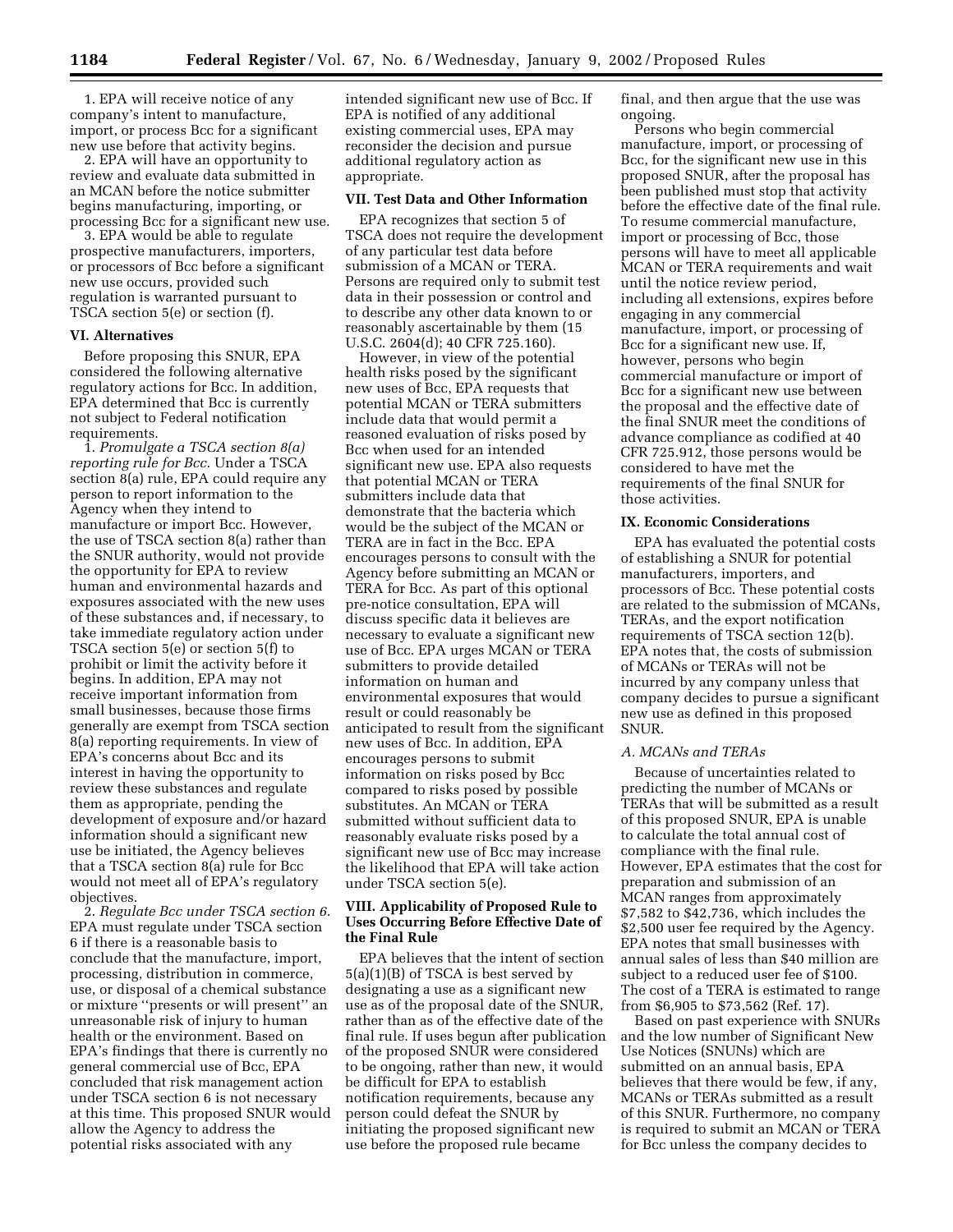begin manufacture or importation of Bcc. As a result, EPA expects that companies would be able to determine if the burden of submitting an MCAN or TERA would be likely to create significant adverse economic impacts for the company prior to incurring MCAN/TERA-related costs.

#### *B. Export Notification*

As noted in Unit II.C. of this document, persons who intend to export a microorganism identified in a proposed or final SNUR are subject to the export notification provisions of TSCA section 12(b) (15 U.S.C. 2611(b)). These provisions require that a company notify EPA of the first shipment to a particular country of an affected microorganism. The estimated cost of the TSCA section 12(b)(1) export notification, which would be required for the first export to a particular country of a microorganism subject to this proposed rule, is estimated to be \$158.35 for the first time that an exporter must comply with TSCA section 12(b)(1) export notification requirements, and \$14.43 for each subsequent export notification submitted by that exporter (Ref. 17).

EPA is unable to estimate the total number of TSCA section 12(b) notifications that will be received as a result of this proposed SNUR, or the total number of companies that will file these notices. However, EPA expects that the total cost of complying with the export notification provisions of TSCA section 12(b) will be limited based on historical experience with TSCA section 12(b) notifications and the fact that no companies have currently been identified that currently market Bcc commercially. If companies were to manufacture the microorganisms covered by this proposed SNUR for export only, these companies would incur costs associated with export notification even if these companies decided to forgo any domestic significant new use. EPA is not aware of any companies in this situation, and expects that any potential impact would be limited to the small burden of export notification.

#### **X. References**

These references have been placed in the official record that was established under docket control number OPPTS– 50645 for this document as indicated in Unit I.B.2. of this document.

1. Risk Assessment for TSCA Section 21 Petition on Bacteria in the *Burkholderia cepacia* complex, USEPA, November 2001.

2. Mohr, C.D., Tomich, M., and Herfst, C.A., Microbes and Infection, 3, 2001, 425.

3. Hutchison, M. L., and Govan, J. R. W, Microbes and Infection, 1, 1999, 1005.

- 4. Buchwald, M.., Clin Invest Med 1996; 19 (5): 304.
- 5. Mickle, JE.and Cutting, G.G., Clin.Chest Med. 19, 1998, 443.
- 6. do Pico, Guillermo A., http:// www.chestnet.org/education/pccu/
- vol12/lesson20.html
- 7. Bush, A., and Wallis, C., Ped. Pulmonology 30, 2000, 139.
- 8. Davies, S.S., Advanced Drug Delivery Reviews 51, 2001, 21.
- 9. FIFRA SAP Report # 99–04, Sept. 30, 1999.
- 10. Geiszt, M., Kapus, A., and Legeti, E., J. Leukocyte Biology 69, 2001, 191.
- 11. Parke, J. L., Gurian-Sherman, D., Ann. Rev. Phytopath. 39, 2001, 225.

12. FIFRA SAP report (1999). Risk Assessment of *Burkholderia cepacia*  based biopesticides and other bacteria related to opportunistic human infections.

13. Speert, D. P., Infect. Med., 18, 2001,49.

14. Parke, J.J., The Plant Health Instructor, 10, 2000, 1094.

15. Commercial Uses of *Burkholderia cepacia* complex, USEPA, October 2001.

16. Assessment of Potential Worker Exposure and Environmental Releases From Commercial Uses of *Burkholderia cepacia* complex, USEPA, October 2001.

17. Economic Analysis to Support the Proposed SNUR for *Burkholderia cepacia* complex, USEPA, October 15, 2001.

### **XI. Regulatory Assessment Requirements**

Under Executive Order 12866, entitled *Regulatory Planning and Review* (58 FR 51735, October 4, 1993), the Office of Management and Budget (OMB) has determined that proposed or final SNURs are not a ''significant regulatory action'' subject to review by OMB, because they do not meet the criteria in section 3(f) of the Executive Order.

Based on EPA's experience with proposing and finalizing SNURs, State, local, and tribal governments have not been impacted by these rulemakings, and EPA does not have any reasons to believe that any State, local, or tribal government will be impacted by this rulemaking. As such, EPA has determined that this regulatory action does not impose any enforceable duty, contain any unfunded mandate, or otherwise have any effect on small governments subject to the requirements of sections 202, 203, 204, or 205 of the

Unfunded Mandates Reform Act of 1995 (UMRA) (Pub. L. 104–4).

This proposed rule does not have tribal implications because it is not expected to have substantial direct effects on Indian Tribes. This does not significantly or uniquely affect the communities of Indian tribal governments, nor does it involve or impose any requirements that affect Indian Tribes. Accordingly, the requirements of Executive Order 13175, entitled *Consultation and Coordination with Indian Tribal Governments* (65 FR 67249, November 6, 2000), which took effect on January 6, 2001 do not apply to this proposed rule. Nor will this action have a substantial direct effect on States, on the relationship between the national government and the States, or on the distribution of power and responsibilities among the various levels of government, as specified in Executive Order 13132, entitled *Federalism* (64 FR 43255, August 10, 1999).

In issuing this proposed rule, EPA has taken the necessary steps to eliminate drafting errors and ambiguity, minimize potential litigation, and provide a clear legal standard for affected conduct, as required by section 3 of Executive Order 12988, entitled *Civil Justice Reform* (61 FR 4729, February 7, 1996).

EPA has complied with Executive Order 12630, entitled *Governmental Actions and Interference with Constitutionally Protected Property Rights* (53 FR 8859, March 15, 1988), by examining the takings implications of this proposed rule in accordance with the ''Attorney General's Supplemental Guidelines for the Evaluation of Risk and Avoidance of Unanticipated Takings'' issued under the Executive Order.

This action does not entail special considerations of environmental justice related issues as delineated by Executive Order 12898, entitled *Federal Actions to Address Environmental Justice in Minority Populations and Low-Income Populations* (59 FR 7629, February 16, 1994).

This action is not subject to Executive Order 13045, entitled *Protection of Children from Environmental Health Risks and Safety Risks* (62 FR 19885, April 23, 1997), because this is not an economically significant regulatory action as defined by Executive Order 12866, and this action does not address environmental health or safety risks disproportionately affecting children.

In addition, since this action does not involve any technical standards, section 12(d) of the National Technology Transfer and Advancement Act of 1995 (NTTAA), Pub. L. 104–113, section